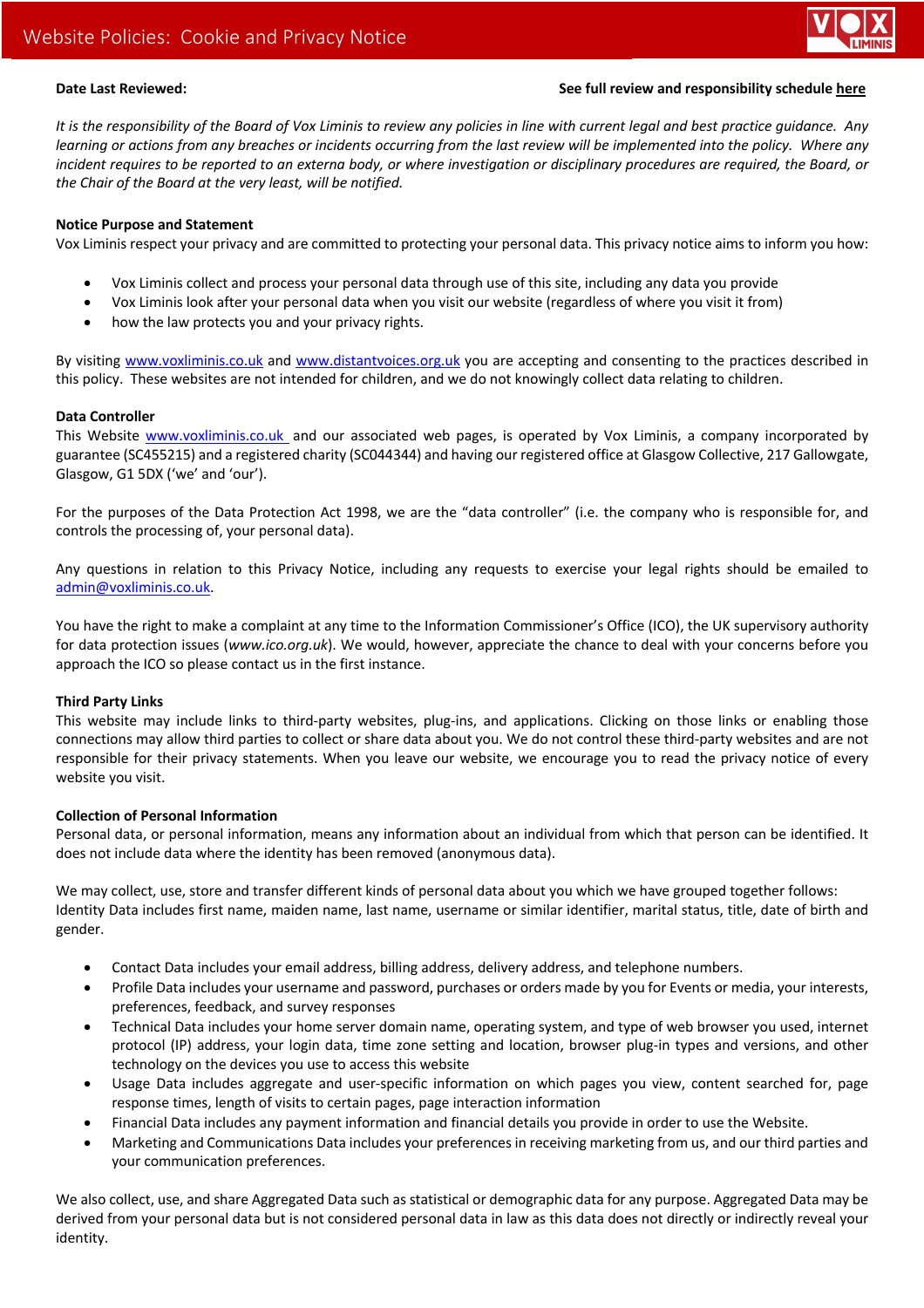We do not collect any Special Categories of Personal Data about you (this includes details about your race or ethnicity, religious or philosophical beliefs, sexual orientation, political opinions, trade union membership, information about your health and genetic and biometric data). Nor do we collect any information about criminal convictions and offences. We request that you do not enter any special categories of data when using the interactive features of our website. If you volunteer any special category personal data whilst using our website, we will process it in accordance with this Privacy Policy.

Where we need to collect personal data by law, or under the terms of a contract we have with you and you fail to provide that data when requested, we may not be able to perform the contract we have or are trying to enter into with you (for example, to provide you with goods or services). In this case, we may have to cancel a product or service you have with us, but we will notify you if this is the case at the time.

### **How we collect Personal Data**

We use different methods to collect data from and about you including through:

- Direct interactions. You may give us your name, contact and financial data by filling in forms or by corresponding with us by post, phone, email or otherwise. This includes personal data you provide when you:
	- o apply for our products or services
	- o register for and create an account on our website
	- $\circ$  sign up for an event run by us or our affiliates
	- o subscribe to our service or publications
	- o engage with interactive features of our website, including groups and networks
	- o request marketing to be sent to you
	- o enter a competition, promotion, or survey
	- o provide feedback
	- o report a problem with our site
- Automated technologies or interactions. As you interact with our website, we may automatically collect Technical Data about your equipment, browsing actions and patterns. We collect this personal data by using cookies, server logs and other similar technologies. Please see our cookie policy below for further details.
- Third parties or publicly available sources. We may receive personal data about you from various third parties [and public sources] as set out below:
	- o analytics providers
	- o advertising networks
	- o search information providers
- Contact, Financial and Transaction Data from providers of technical, payment and delivery services.
- Identity and Contact Data from data brokers or aggregators
- Identity and Contact Data from publicly availably sources (such as Companies House and the Electoral Register based inside the EU).

#### **Use of Cookies**

Our website uses cookies to distinguish you from other users of our website. This helps us to provide you with a good experience when you browse our website and also allows us to improve our site. By continuing to browse this site, you are agreeing to our use of cookies.

A cookie is a small file of letters and numbers that we store on your browser or the hard drive of your computer if you agree. Cookies contain information that is transferred to your computer's hard drive.

You block cookies by activating the setting on your browser that allows you to refuse the setting of all or some cookies. However, if you use your browser settings to block all cookies (including essential cookies) you may not be able to access all or parts of our site. Further information on deleting or controlling cookies is available at www.AboutCookies.org.

We use the following cookies:

- Strictly necessary cookies. These are cookies that are required for the operation of our website. They include, for example, cookies that enable you to log into secure areas of our website, sign up for events or make payments.
- Analytical/performance cookies. They allow us to recognise and count the number of visitors and to see how visitors move around our website when they are using it. This helps us to improve the way our website works, for example, by ensuring that users are finding what they are looking for easily.
- Functionality cookies. These are used to recognise you when you return to our website. This enables us to personalise our content for you, greet you by name and remember your preferences (for example, your choice of language or region).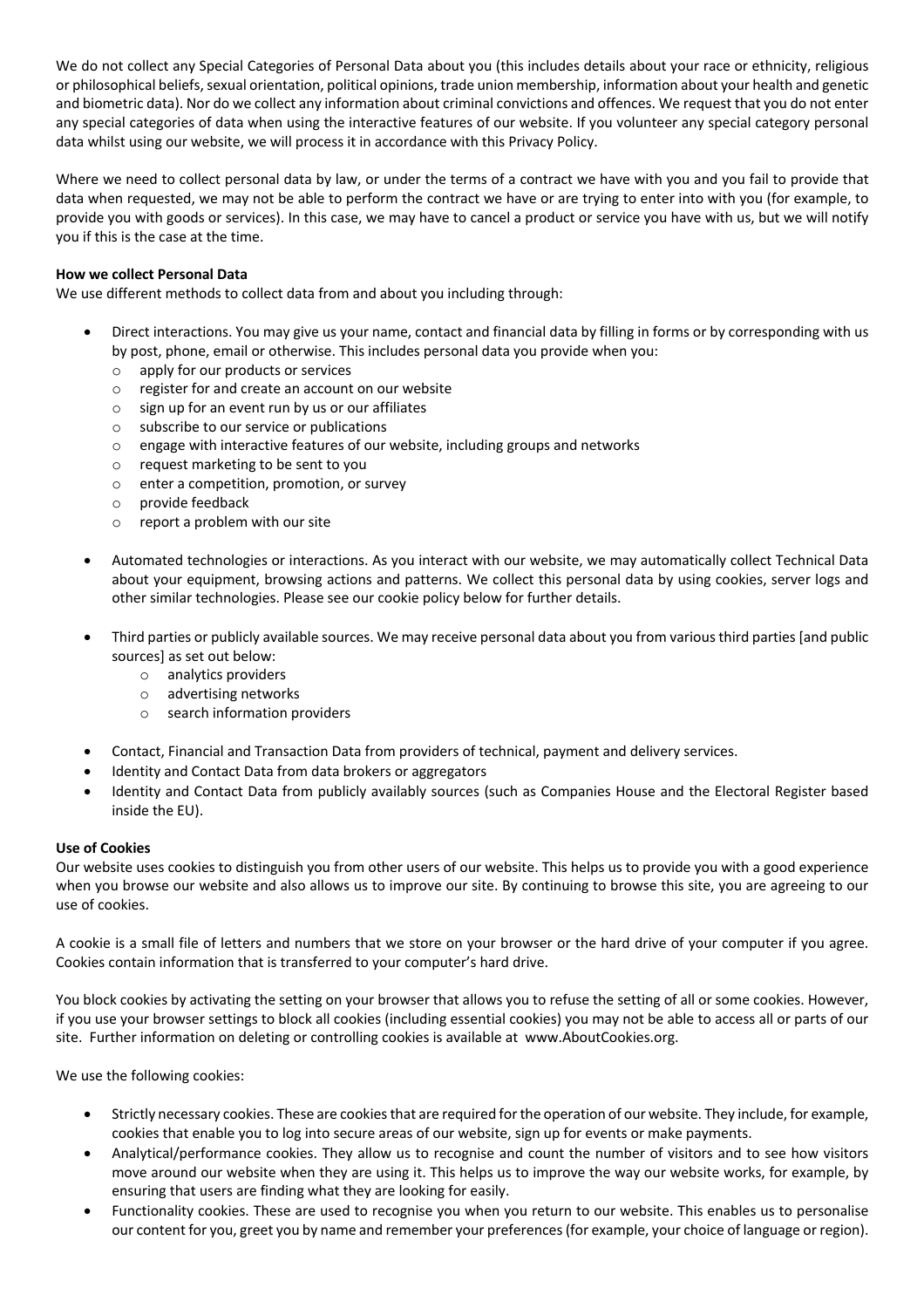• Targeting cookies. These cookies record your visit to our website, the pages you have visited and the links you have followed. We will use this information to make our website and the advertising displayed on it more relevant to your interests. We may also share this information with third parties for this purpose.

| Cookie set by              | <b>Reason for use</b>                                                                              |  |  |
|----------------------------|----------------------------------------------------------------------------------------------------|--|--|
| Analytics<br>Google<br>and | We collect anonymous information about all website visitors in order to understand how the website |  |  |
| Google Tag Manager         | is being used and this helps us improve your user experience. For more information please visit    |  |  |
|                            | http://www.google.com/analytics/learn/privacy.html                                                 |  |  |
| YouTube                    | We embed videos on our website using an external website called YouTube. In order to understand    |  |  |
|                            | how many times videos have been watched we collect some anonymous information.                     |  |  |
| Facebook                   | We collect information about the behaviour of visitors who visit our website from some of our      |  |  |
|                            | Facebook posts and adverts. This information may be used for measurement services and to target    |  |  |
|                            | advertising.                                                                                       |  |  |
| Soundcloud                 | We embed audio content on our website using an external website called Soundcloud. In order to     |  |  |
|                            | understand how many times videos have been watched we collect some anonymous information.          |  |  |
|                            | We embed podcast content on our website using an external website called Soundcloud. In order to   |  |  |
|                            | understand how many times videos have been watched we collect some anonymous information.          |  |  |
| MailChimp                  | We use an email marketing platform called MailChimp which we use to send marketing emails to       |  |  |
|                            | members who have opted into receiving emails. Website usage information is collected if links are  |  |  |
|                            | clicked, and we use this to enhance our targeting of content.                                      |  |  |

If you have logged in to our website, we use some session cookies to remember who you are and to allow you to access secure areas of the site:

| Type of cookie  | <b>Reason for use</b>                                                                                                                                                                                      |
|-----------------|------------------------------------------------------------------------------------------------------------------------------------------------------------------------------------------------------------|
| Session cookies | These cookies are used for the login process to keep you logged in to the website. Without these<br>cookies the website will not function correctly, and you will not be able to login to the secure areas |
|                 | of the website or visit our virtual networks.                                                                                                                                                              |

### **Using your personal Data**

We will only use your personal data when the law allows us to. Most commonly, we will use your personal data in the following circumstances:

- Where we need to perform the contract we are about to, or have, entered into with you
- Where it is necessary for our legitimate interests (or those of a third party) and your interests and fundamental rights do not override those interests
- Where we need to comply with a legal or regulatory obligation.

Generally we do not rely on consent as a legal basis for processing your personal data other than in relation to sending third party direct marketing communications to you via email or text message. You have the right to withdraw consent to marketing at any time by unsubscribing by clicking the link in any of our emails or by contacting us at admin@voxliminis.co.uk.

#### **Purposes of Use of Personal Data**

We have set out in the table below a description of all the ways we plan to use your personal data, and which of the legal bases we rely on to do so. We have also identified what our legitimate interests are where appropriate.

Note that we may process your personal data for more than one lawful ground depending on the specific purpose for which we are using your data. Please contact us if you need details about the specific legal ground we are relying on to process your personal data where more than one ground has been set out in the table below.

| <b>Purpose/Activity</b>                                     | Type of data     | Lawful basis for processing including basis of<br>legitimate interest |
|-------------------------------------------------------------|------------------|-----------------------------------------------------------------------|
| To register you as a new member or                          | (a) Identity     | Performance of a contract with you                                    |
| registered user                                             | (b) Contact      |                                                                       |
| To process and deliver your orders or                       | (a) Identity     | (a) Performance of a contract with you                                |
| donations on this website, for events                       | (b) Contact      | (b) Necessary for our legitimate interests (to recover                |
| and products, including:                                    | (c) Financial    | debts due to us)                                                      |
| (a) Manage payments, fees and charges                       | (d) Transaction  |                                                                       |
| (b) Collect and recover money owed                          | (e)Marketing and |                                                                       |
| $(c)$ Direct Debit credit reference checking Communications |                  |                                                                       |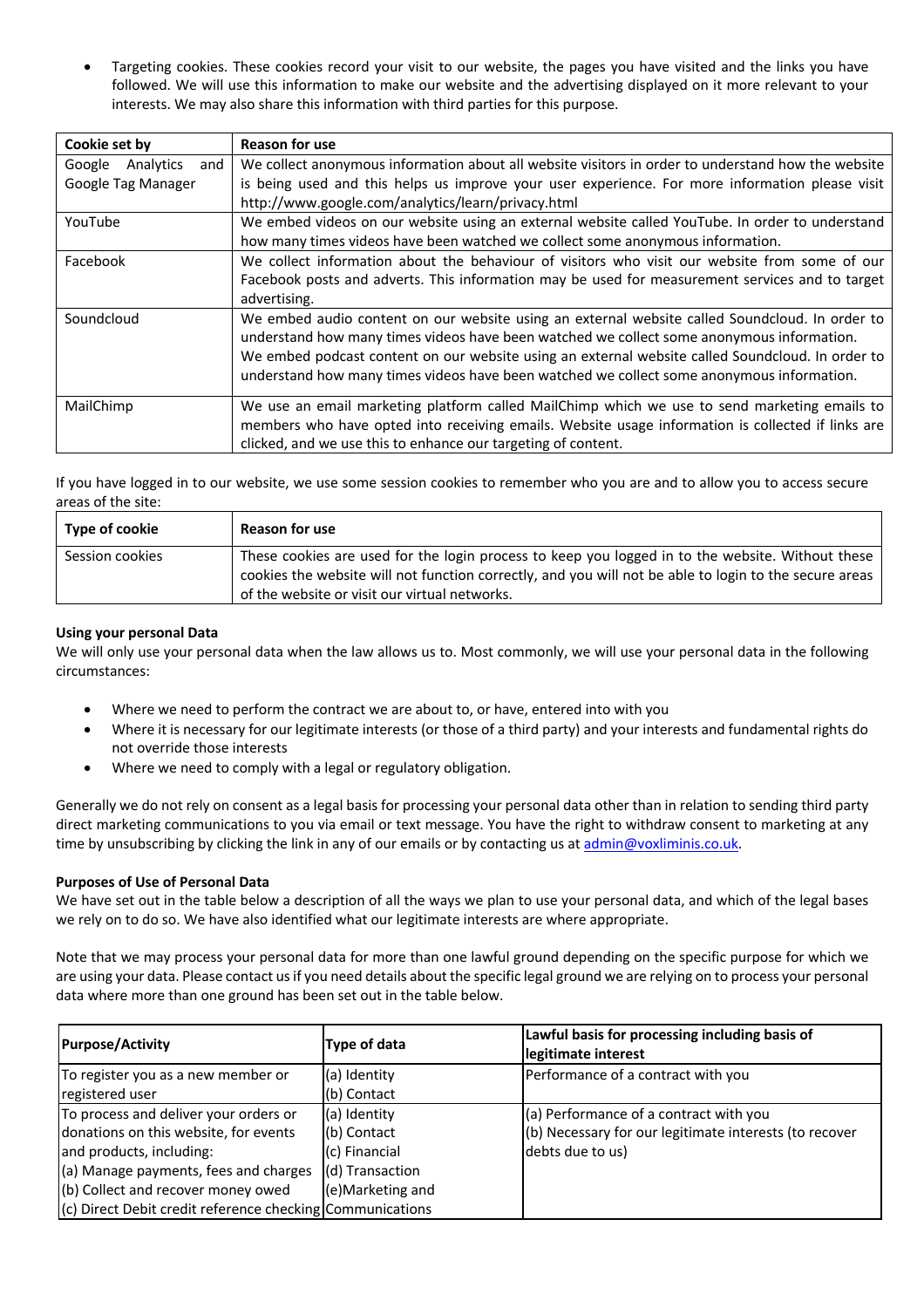| To manage our relationship with you                       | (a) Identity      | (a) Performance of a contract with you                  |
|-----------------------------------------------------------|-------------------|---------------------------------------------------------|
| which will include:                                       | (b) Contact       | (b) Necessary to comply with a legal obligation         |
| (a) Notifying you about changes to our                    | (c) Profile       | (c) Necessary for our legitimate interests (to keep our |
| terms or privacy policy                                   | (d) Marketing and | records updated and to study how customers use our      |
| (b) Asking you to leave a review or take a Communications |                   | products/services)                                      |
| survey including sending an email asking                  |                   |                                                         |
| you to rate your experience of using our                  |                   |                                                         |
| Portal                                                    |                   |                                                         |
| (c) providing you with information for                    |                   |                                                         |
| and asking for feedback about an event                    |                   |                                                         |
| you registered for on our site                            |                   |                                                         |
| To administer and protect our business                    | (a) Identity      | (a) Necessary for our legitimate interests (for running |
| and this website (including                               | (b) Contact       | our business, provision of administration and IT        |
| troubleshooting, data analysis, testing,                  | (c) Technical     | services, network security, to prevent fraud and in the |
| system maintenance, support, reporting                    |                   | context of a business reorganisation or group           |
| and hosting of data) and to ensure that                   |                   | restructuring exercise)                                 |
| content from our site is presented in the                 |                   | (b) Necessary to comply with a legal obligation         |
| most effective manner on your                             |                   |                                                         |
| computer                                                  |                   |                                                         |
| To deliver relevant website content and                   | (a) Identity      | Necessary for our legitimate interests (to study how    |
| advertisements to you and measure or                      | (b) Contact       | customers use our products/services, to develop them,   |
| understand the effectiveness of the                       | (c) Profile       | to grow our business and to inform our marketing        |
| advertising we serve to you                               | (d) Usage         | strategy)                                               |
|                                                           | (e) Marketing and |                                                         |
|                                                           | Communications    |                                                         |
|                                                           | (f) Technical     |                                                         |
| To use data analytics to improve our                      | (a) Technical     | Necessary for our legitimate interests (to define types |
| website, products/services, marketing,                    | (b) Usage         | of customers for our products and services, to keep our |
| customer relationships and experiences                    |                   | website updated and relevant, to develop our business   |
|                                                           |                   | and to inform our marketing strategy)                   |
| To make suggestions and                                   | (a) Identity      | Necessary for our legitimate interests (to develop our  |
| recommendations to you about goods or                     | (b) Contact       | products/services and grow our business)                |
| services that may be of interest to you                   | (c) Technical     |                                                         |
|                                                           | (d) Usage         |                                                         |
|                                                           | (e) Profile       |                                                         |

## **Disclosure of your personal data**

When you contribute content to public or shared areas of our website you will be credited as the contributor using the name you supply at the point of submission. This accreditation will appear on the service and will therefore be visible to other users.

We may have to share your personal data with the parties set out below for the purposes set out in the table in above.

- Third parties to whom we may choose to sell, transfer, or merge parts of our business or our assets. Alternatively, we may seek to acquire other businesses or merge with them. If a change happens to our business, then the new owners may use your personal data in the same way as set out in this privacy notice.
- We require all third parties to respect the security of your personal data and to treat it in accordance with the law. We do not allow our third-party service providers to use your personal data for their own purposes and only permit them to process your personal data for specified purposes and in accordance with our instructions.

#### **Marketing**

We strive to provide you with choices regarding certain personal data uses, particularly around marketing and advertising.

#### **Promotional offers from us**

We may use your identity, contact, technical, usage and profile data to form a view on what we think you may want or need, or what may be of interest to you. This is how we decide which products, services and offers may be relevant for you (we call this marketing).

You will receive marketing communications from us if you have requested information from us or purchased goods or services from us and, in each case, you have opted in to receiving that marketing.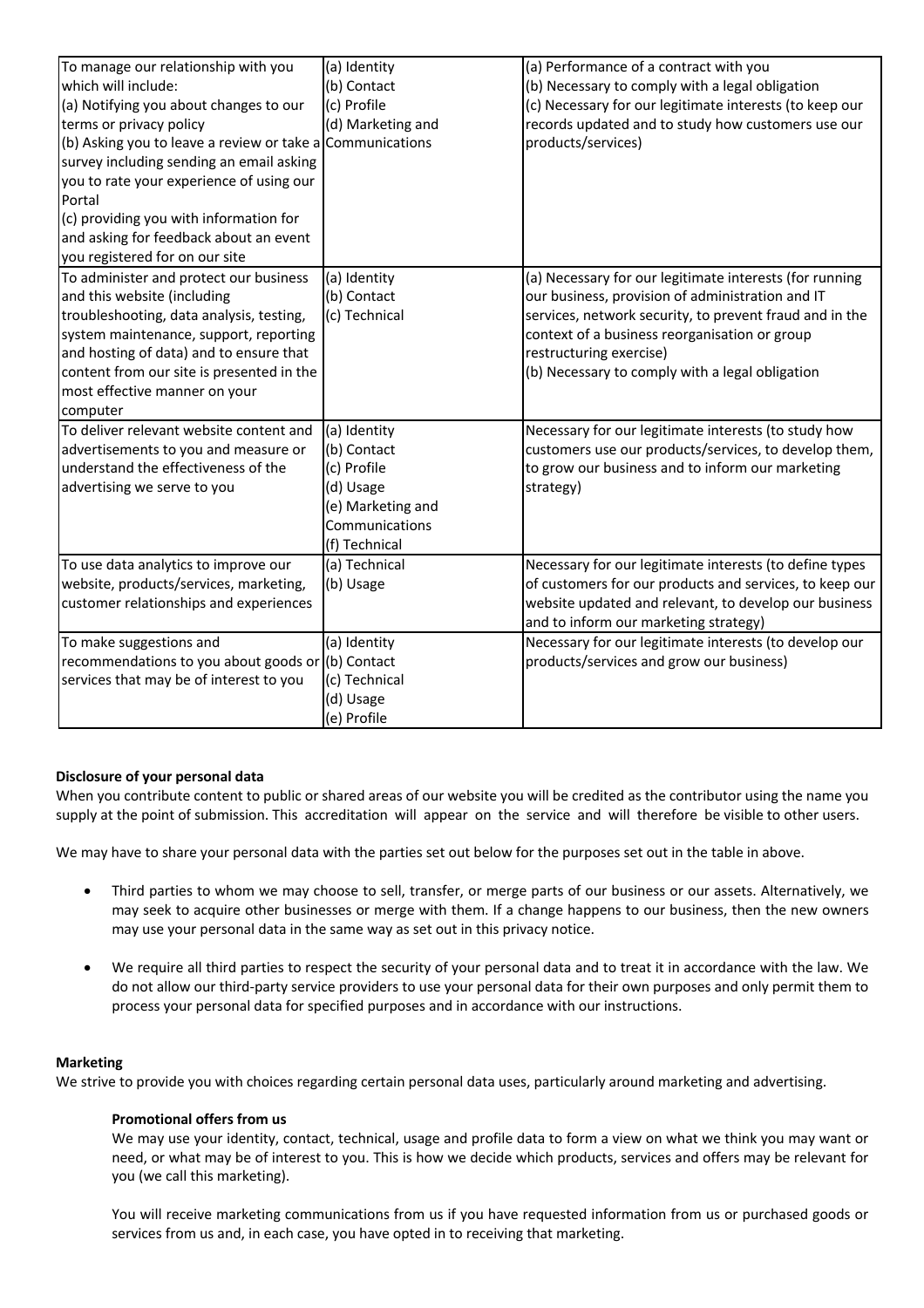#### **Third-Party Marketing**

We will get your express opt-in consent before we share your personal data with any company outside Vox Liminis for marketing purposes.

#### **Opt-out options**

You can ask us or third parties to stop sending you marketing messages at any time by editing your preferences at www.mailchimp.com or by emailing admin@voxliminis.co.uk.

Where you opt out of receiving these marketing messages, this will not apply to personal data provided to us as a result of a product/service purchase including registration for our applications, product/service experience or other transactions.

#### **Change of purpose**

We will only use your personal data for the purposes for which we collected it, unless we reasonably consider that we need to use it for another reason and that reason is compatible with the original purpose. If you wish to get an explanation as to how the processing for the new purpose is compatible with the original purpose, please contact us.

If we need to use your personal data for an unrelated purpose, we will notify you and we will explain the legal basis which allows us to do so.

Please note that we may process your personal data without your knowledge or consent, in compliance with the above rules, where this is required or permitted by law.

#### **Interactive Services**

There are parts of our website which permit registered users to post user generated content. All content posted in such areas must comply with our 'Website - Terms of Use' Policy. We ask you not to enter content which contains personal information.

#### **International transfer of data**

We do not transfer your personal data outside the European Economic Area (EEA).

#### **Security Measures**

We have put in place appropriate security measures to prevent your personal data from being accidentally lost, used or accessed in an unauthorised way, altered, or disclosed. In addition, we limit access to your personal data to those employees, agents, contractors and other third parties who have a business need to know. They will only process your personal data on our instruction and they are subject to a duty of confidentiality.

Where you have access to a secure area of the website you are responsible for keeping your login details and password(s) confidential and protected. We ask you not to share your password with anyone. You can change your password at any time by logging in. We accept no responsibility or liability if a third party obtains and uses your ID or password. You must tell us immediately if you believe someone may have access to or use of this information.

We have put in place procedures to deal with any suspected personal data breach and will notify you and any applicable regulator of a breach where we are legally required to do so.

#### **Data Retention**

We will only retain your personal data for as long as necessary to fulfil the purposes we collected it for, including for the purposes of satisfying any legal, accounting, or reporting requirements.

To determine the appropriate retention period for personal data, we consider the amount, nature, and sensitivity of the personal data, the potential risk of harm from unauthorised use or disclosure of your personal data, the purposes for which we process your personal data and whether we can achieve those purposes through other means, and the applicable legal requirements.

By law we have to keep basic information about our customers (including Contact, Identity, Financial and Transaction Data) for six years after they cease being customers for tax purposes.

In some circumstances you can ask us to delete your data: see 'Your legal rights' section below for further information.

In some circumstances we may anonymise your personal data (so that it can no longer be associated with you) for research or statistical purposes in which case we may use this information indefinitely without further notice to you.

#### **Your Legal rights**

Under certain circumstances, you have rights under data protection laws in relation to your personal data. You have the right to: